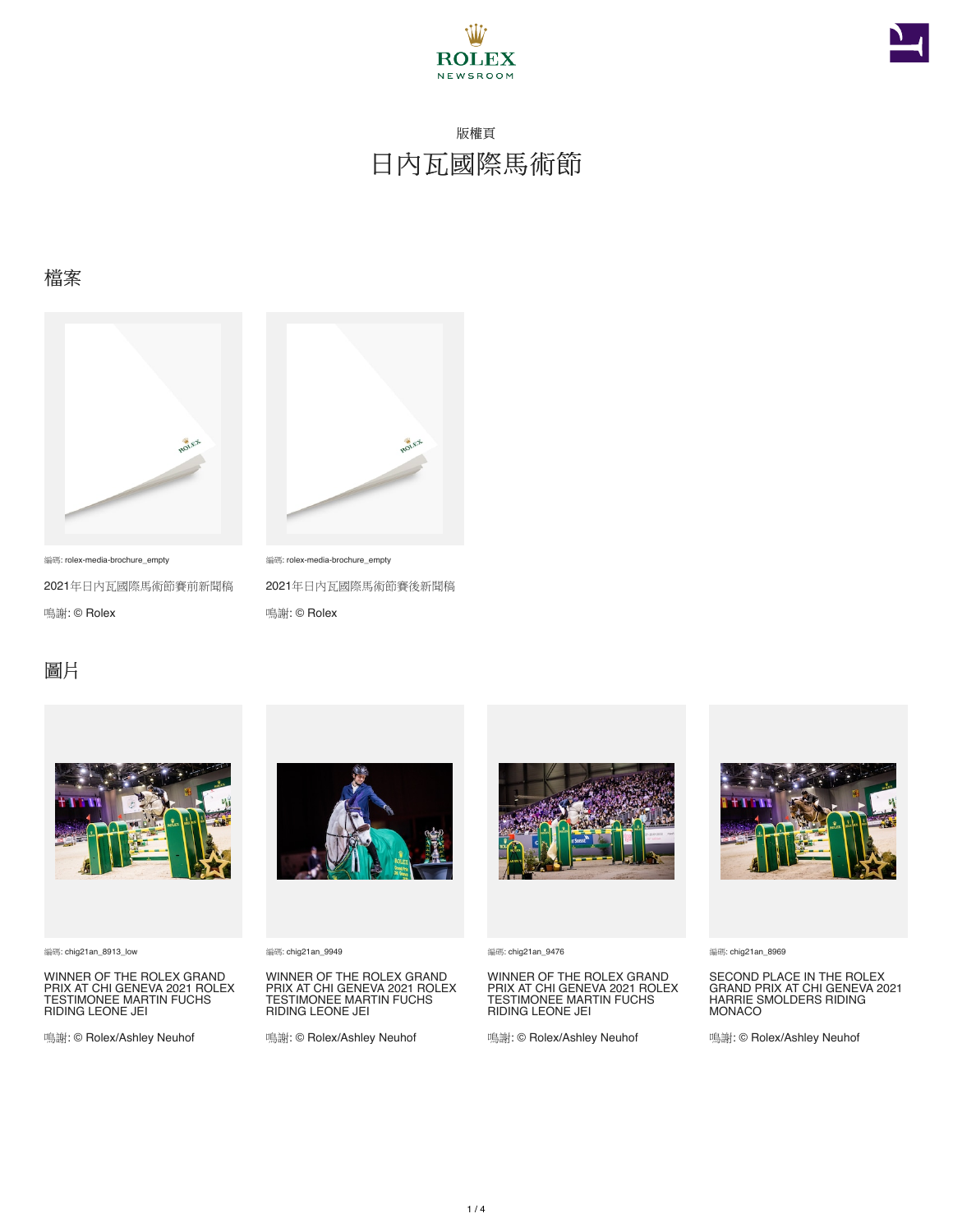



編碼: chig21an\_8961

THIRD PLACE IN THE ROLEX GRAND PRIX AT CHI GENEVA MAX KÜHNER RIDING ELEKTRIC BLUE P

鳴謝: © Rolex/Ashley Neuhof



ROLEX TESTIMONEE KENT FARRINGTON RIDING GAZELLE IN THE ROLEX GRAND PRIX AT CHI

鳴謝: © Rolex/Ashley Neuhof



編碼: chig21an\_8932

ROLEX TESTIMONEE DANIEL DEUSSER RIDING KILLER QUEEN VDM IN THE ROLEX GRAND PRIX AT CHI GENEVA 2021

鳴謝: © Rolex/Ashley Neuhof



編碼: chig21an\_8974

ROLEX TESTIMONEE SCOTT BRASH RIDING HELLO JEFFERSON IN THE ROLEX GRAND PRIX AT CHI GENEVA 2021

鳴謝: © Rolex/Ashley Neuhof



編碼: chig21an\_8942

ROLEX TESTIMONEE STEVE GUERDAT RIDING VENARD DE CERISY IN THE ROLEX GRAND PRIX AT CHI GENEVA 2021

鳴謝: © Rolex/Ashley Neuhof



編碼: chig21an\_8856

編碼: chig21an\_9555

GENEVA 2021

ROLEX TESTIMONEE HARRY CHARLES RIDING STARDUST IN THE ROLEX GRAND PRIX AT CHI GENEVA 2021

鳴謝: © Rolex/Ashley Neuhof



編碼: chig21an\_8874

ROLEX TESTIMONEE BERTRAM ALLEN RIDING PACINO AMIRO IN THE ROLEX GRAND PRIX AT CHI GENEVA 2021

鳴謝: © Rolex/Ashley Neuhof



編碼: chig21an\_8880

ROLEX TESTIMONEE RODRIGO PESSOA RIDING LORD LUCIO IN THE ROLEX GRAND PRIX AT CHI GENEVA 2021

鳴謝: © Rolex/Ashley Neuhof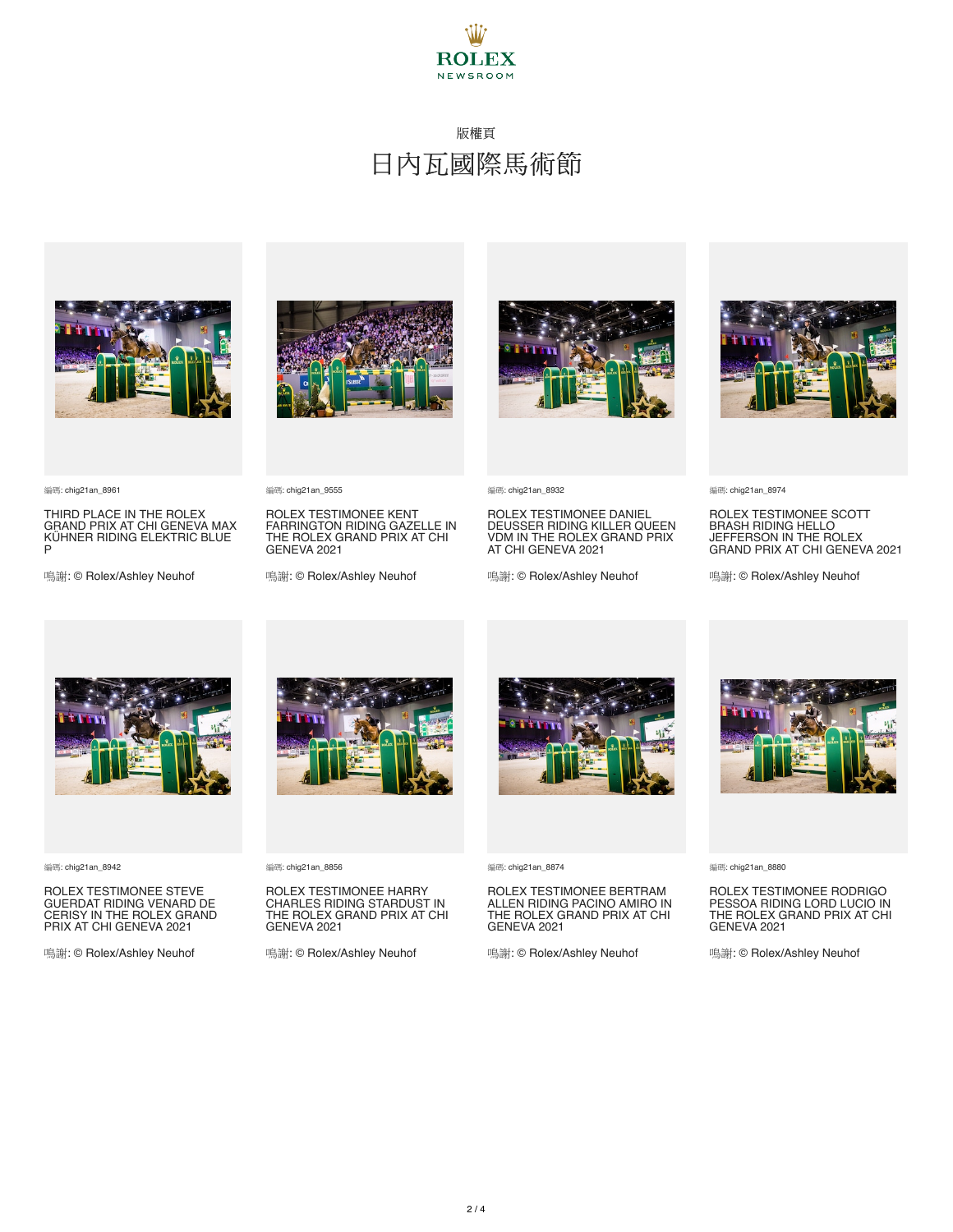



編碼: chig21an\_0147

ROLEX TESTIMONEE KENT FARRINGTON RIDING CREEDANCE AT CHI GENEVA 2021

鳴謝: © Rolex/Ashley Neuhof





ROLEX TESTIMONEE KENT FARRINGTON RIDING CREEDANCE AT CHI GENEVA 2021

鳴謝: © Rolex/Ashley Neuhof



編碼: chig21an\_8188

ROLEX TESTIMONEE HARRY CHARLES RIDING BORSATO AT CHI GENEVA 2021

鳴謝: © Rolex/Ashley Neuhof



編碼: chig21an\_7884

ROLEX TESTIMONEE STEVE GUERDAT RIDING ALBFUEHREN'S MADDOX AT CHI GENEVA 2021

鳴謝: © Rolex/Ashley Neuhof



編碼: chig21an\_7911

#### ROLEX TESTIMONEE DANIEL DEUSSER RIDING SCUDERIA 1918 TOBAGO Z AT CHI GENEVA 2021

鳴謝: © Rolex/Ashley Neuhof



編碼: chig21an\_8062

#### ROLEX TESTIMONEE RODRIGO PESSOA RIDING CARLITO'S WAY 6 AT CHI GENEVA 2021

鳴謝: © Rolex/Ashley Neuhof



編碼: 1\_chig19an\_5191-(1)

## WINNER OF THE ROLEX GRAND PRIX AT THE CHI GENEVA 2019 ROLEX TESTIMONEE MARTIN FUCHS RIDING CLOONEY 51

鳴謝: © Rolex/Ashley Neuhof



編碼: m126333\_0019\_2112jva\_001

# ENGRAVED OYSTER PERPETUAL DATEJUST 41 PRESENTED TO THE WINNER OF THE ROLEX GRAND PRIX OF CHI GENEVA 2021

鳴謝: © Rolex/JVA Studios